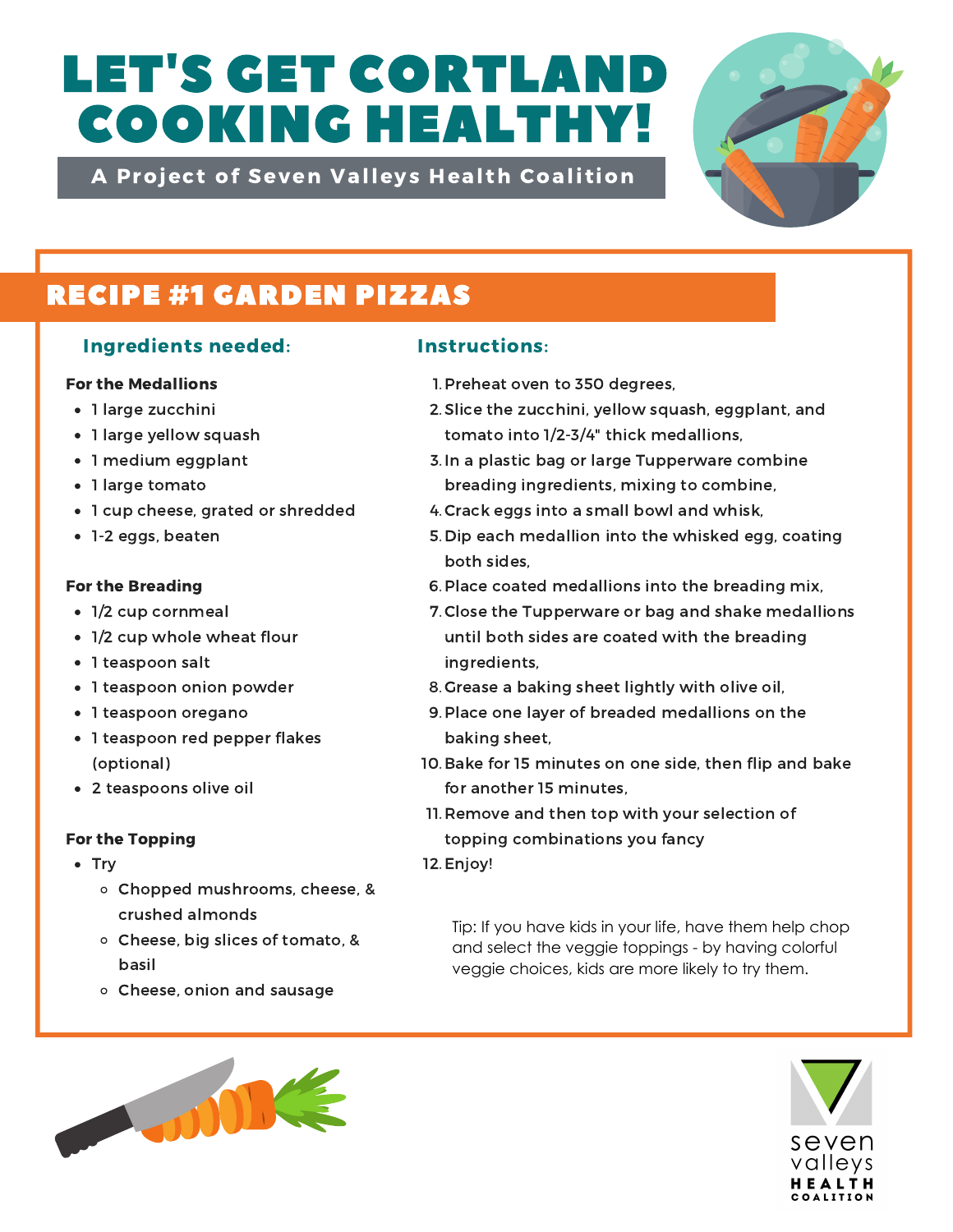# LET'S GET CORTLAND COOKING HEALTHY!

A Project of Seven Valleys Health Coalition



## RECIPE #2 VEGETABLE PANZANELLA SALAD

## Ingredients needed: Instructions:

## For the Salad

- 3 tablespoons olive oil
- the better), cubed
- 1 teaspoon, salt
- 2 large tomatoes, diced
- 1 large cucumber, sliced
- 1 red bell pepper, seeded and diced
- 1 yellow bell pepper, seeded and diced
- 1 small red onion, diced
- 1/2 cup fresh basil, coarsely chopped

## For the Dressing

- 1 teaspoon minced garlic
- 1 teaspoon Dijon mustard
- 3 teaspoons apple cider vineger
- 1/2 cup olive oil
- Pinch of salt and pepper
- 1. In a large saute pan, heat the olive oil over medium heat,
- 1 loaf French bread (the staler 2. Add in the bread cubes and salt. Toast over medium heat for 10 minutes, stirring occasionally,
	- 3. In a large bowl, add all vegetables and stir to combine,
	- 4. In a small bowl, mix all the dressing ingredients until combined, season to taste with salt and pepper,
	- 5. Add the dressing and bread cubes to the vegetables and toss until dressing has evenly coated the veggies and the bread.

Tip: Red and yellow bell peppers are not required, but do add to the color and nutrients offered - a good replacement for color could be using green bell peppers and colorful tomatoes.